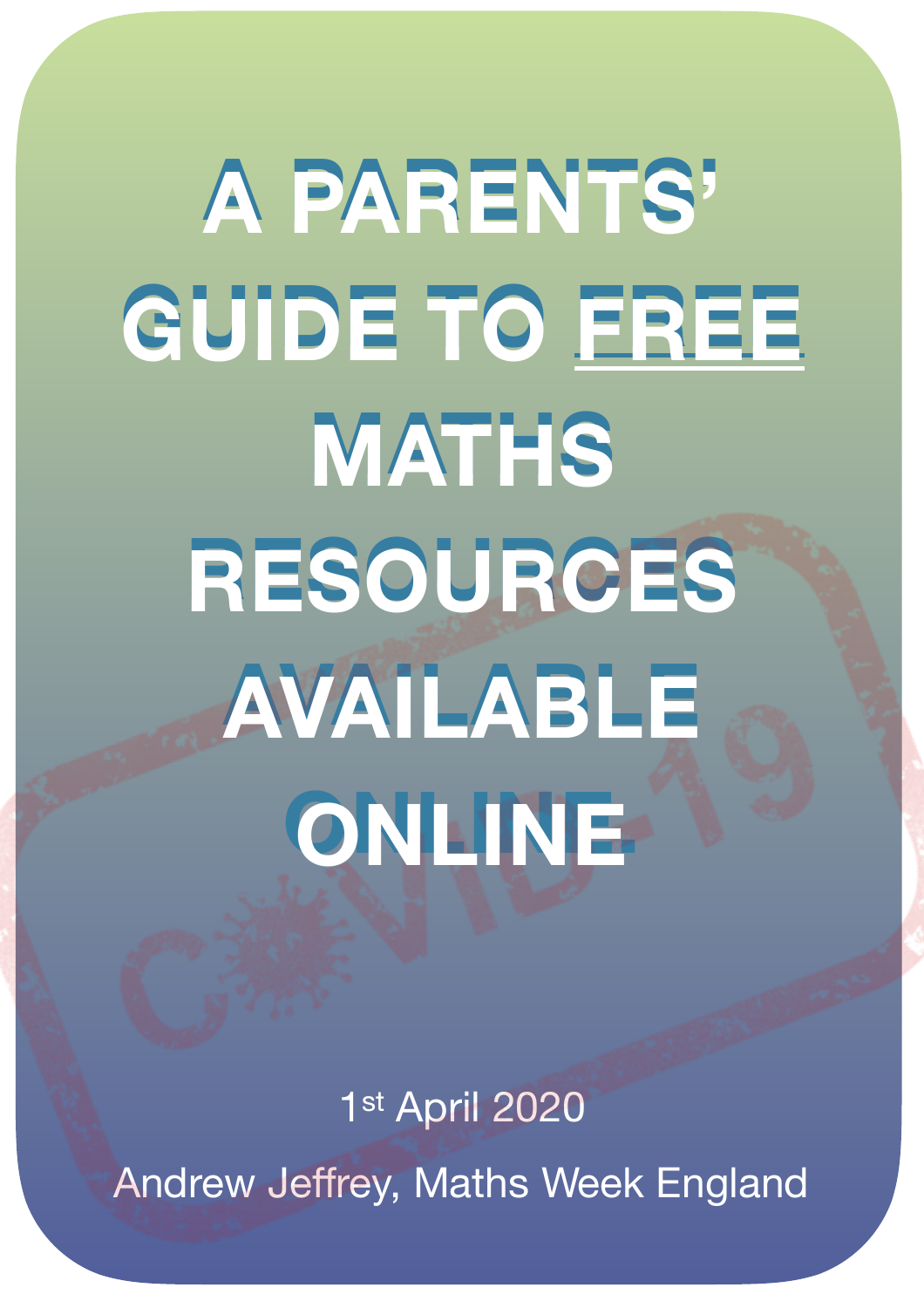

# INTRODUCTION.

### **It's April fools Day. But the current situation is no joke. All over the world people are losing their lives, or risking them to prevent others from doing so. Does maths really matter that much?**

On the face of it, no. Missing out on a few simultaneous equations will hardly seem like the top concern for most of us right now. But we do know that a lot of students are worried about keeping up their grades, and other are anxious about not falling behind.

This booklet, admittedly hastily put together, is an attempt to support you as parents during this unprecedented time. Many of you will be confident mathematicians, while many more will be less sure of themselves, or unaware of the appropriate curriculum.

### **What are schools doing?**

The picture differs wildly across the country, and teachers I have been in touch with are all operating slightly different plans. It make sense therefore to follow schools' advice as far as possible. Most are offering some sort of online learning platform, while others are sending work home via their own website. Your children should wherever possible follow the plans set out for them.

## **What's the point of this booklet then?**

Many children will either not feel able or motivated to access the work set, or will need something more challenging. Also, school mathematics curricula are often necessarily quite tightly focussed, and you may find something here that will spark an interest in the wider world of mathematics, either in you or the pupils with whom you are working.

### **How is the book set out?**

I spent a long time thinking about what would be the most helpful yet simplest to navigate. In the end I have gone for just a primary and a secondary section - breaking down further felt a bit pointless given the different levels of attainment in any given age bracket.

• There are websites listed in each section and each is hyperlinked. The key thing is that they are all free to use; some for the moment in response to the crisis, others permanently so. Some resources are suitable for both primary and secondary so appear in both sections. Obviously, this is only a tiny sample of what is out there - there will always be more, so I certainly don't claim that this is in any way exhaustive!

That's all the blurb - let's get to it! Stay home, stay safe, be kinder than you feel like being, and PLEASE don't think your kids have to work five or six hours a day - they really don't. Honestly, a good hour or two per day (*not per subject, that's altogether!*) feels fine from my viewpoint. If I can help with anything maths-related, please drop me a message and I'll do my best.

#### **Love and Prayers, Andrew Jeffrey**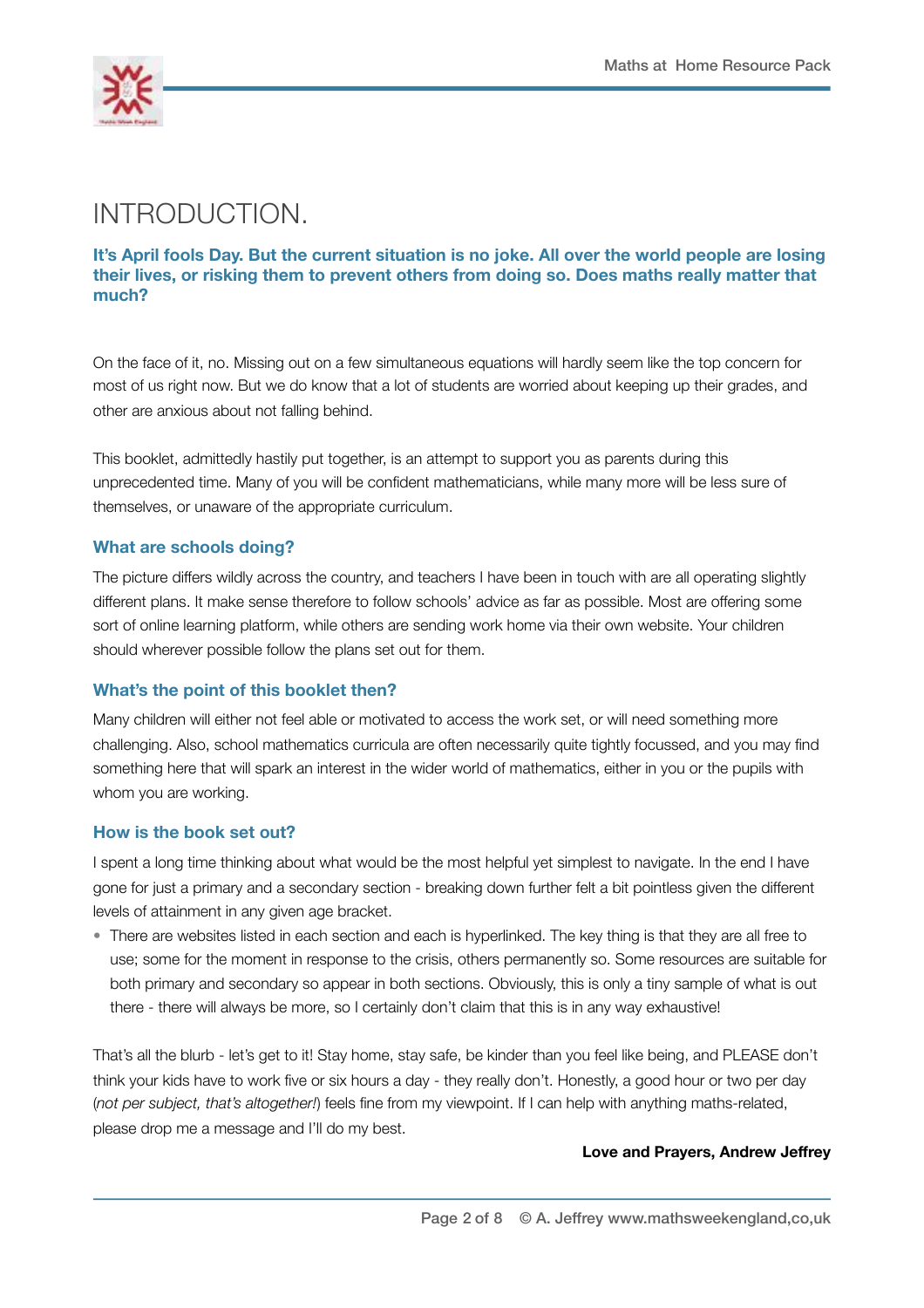

# **PRIMARY RESOURCES**

### **Websites**

**N.B. These sites all work best on a computer or tablet rather than on a phone. I have managed to test them on Firefox, Chrome, Safari and Opera to ensure they are functioning, but of course, such information is only accurate at the time of publication (***in this case 1st April 2020***). Click the name of each site to go directly to it.** 

| <b>Name of Website (click for</b><br>weblink) | <b>Maths Covered/comments</b>                                                                                 |
|-----------------------------------------------|---------------------------------------------------------------------------------------------------------------|
| <b>NRICH Maths at home</b>                    | Separate categories for 3-5s, 5-7s, 7-11s, and<br>guidance for parents. A great place to start your<br>quest. |
| <b>BBC Bitesize KS1</b>                       | Lots of activities for Year 1 and 2 children                                                                  |
| <b>BBC Bitesize KS2</b>                       | As above but for Years 3-6                                                                                    |
| <b>Digit Dog Challenges</b>                   | Early Number skills for 3-5 year olds.                                                                        |
| <b>Go Teach Maths</b>                         | Lots of presentations, worksheets & activities for<br><b>KS2/3</b>                                            |
| <b>Corbett Maths 5-a-day</b>                  | 5 daily questions with a choice of difficulties KS2                                                           |
| <b>STEM Home Learning</b>                     | KS1 and KS2 - the 'Challenges' book is excellent                                                              |
| <b>TeacherLed</b>                             | Big range of maths teaching tools and challenge<br>games                                                      |
| <b>Wessens Mathenaeum FDP</b>                 | Simple activities to help learn Fractions/Decimals/<br>Percentages.                                           |
| <b>Wild Maths</b>                             | Exploratory and creative mathematics                                                                          |
| <b>White Rose Maths Home Learning</b>         | Early Years up to Y8                                                                                          |
| <b>My Mini Maths</b>                          | Lots of home learning resources for Years 3 to 6                                                              |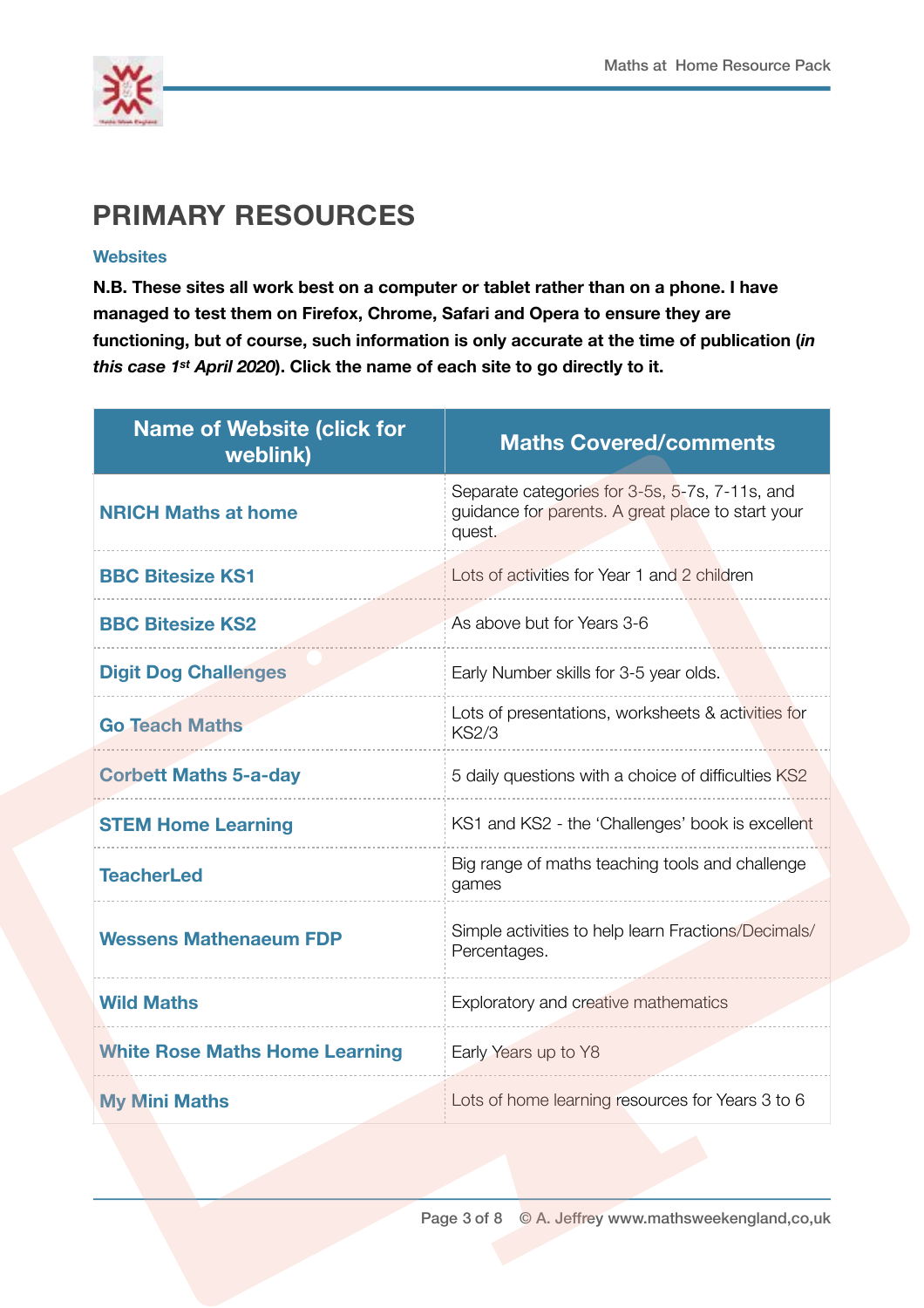

## **Downloadable Resources**

**N.B. The following set of links contain things that you or your child can print out and do at home. They lean heavily towards problem-solving and puzzles. This is because logical thinking and Problem Solving are the very core of why we study mathematics.** 

*"The true test of our intelligence is not what we know, but how we behave when we do not know".* 

#### *John Holt*

| <b>Name of Website (click for</b><br>weblink)                  | <b>Downloadable Resources</b>                      |
|----------------------------------------------------------------|----------------------------------------------------|
| <b>Mathematics Mastery</b>                                     | Full lessons, from Early Years up to Key Stage 3   |
| <b>Maths Genie KS2 SATS Past Papers</b>                        | Papers and Mark Schemes                            |
| <b>Association of Teachers of</b><br><b>Mathematics</b>        | Lots of problem solving and reasoning for all ages |
| <b>The Mathematical Association</b><br><b>Mathematical Pie</b> | Excellent and fun puzzles for ages 9 to 90         |
| <b>Family Puzzle Book</b>                                      | A variety of puzzles to print out and share        |
| <b>First 4 Maths</b>                                           | A range of resources suitable for EYFS upwards     |
| <b>Oxford Owl Parents pages</b>                                | A host of great ideas and links                    |
| <b>Lego Maths</b>                                              | Some fun ideas (scroll down to get to the maths)   |
| <b>Mathsbot Question Generators</b>                            | Customisable printable worksheets                  |
| <b>Babcock Playing Card Games</b>                              | <b>Playing Card Maths Games</b>                    |
| <b>Erikson Institute</b>                                       | Early Years Maths resources                        |
| <b>Busy Lizzie Maths</b>                                       | Lots of great maths ideas for primary children     |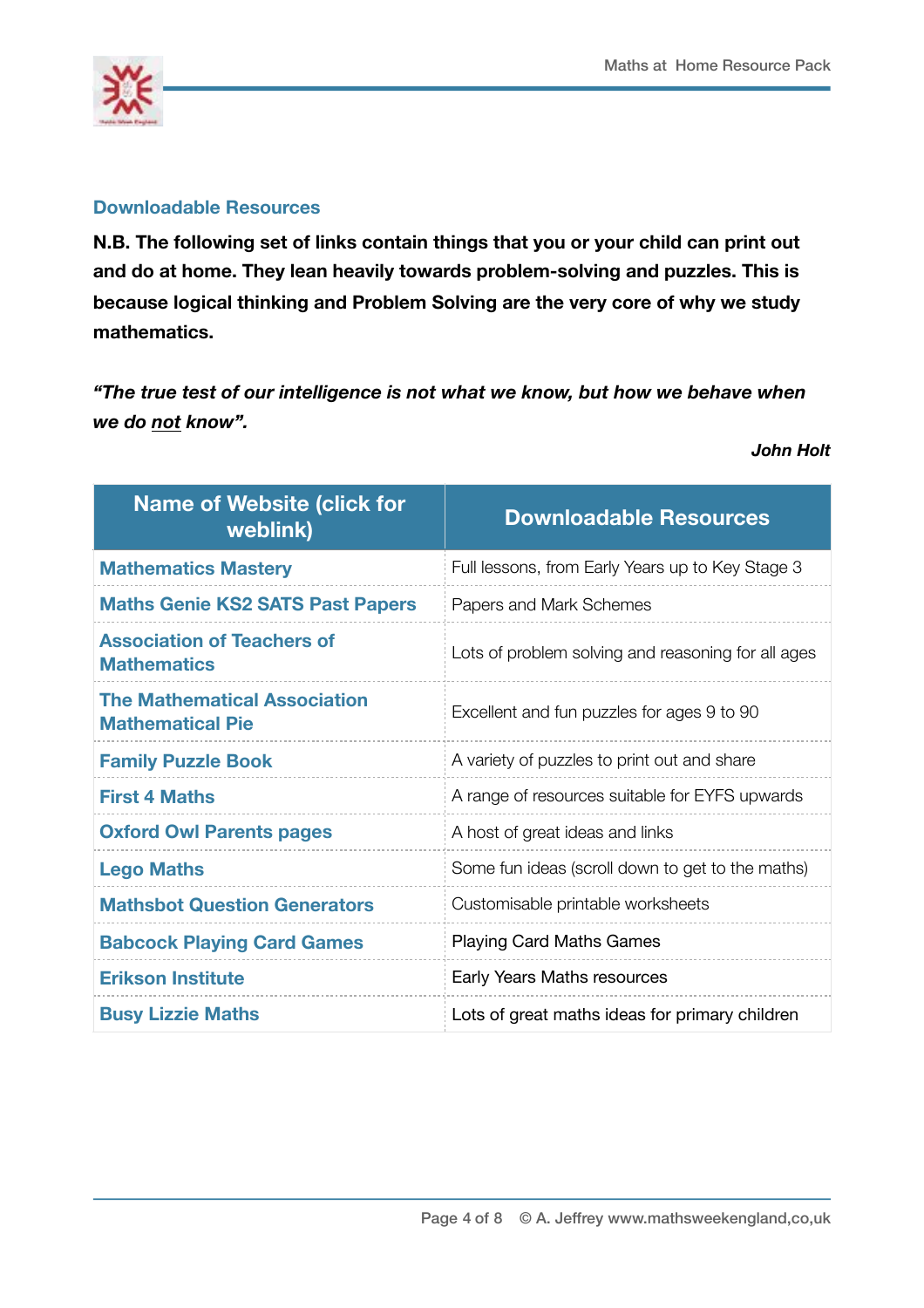

## **Video Resources**

**N.B. These videos are mostly on YouTube. Be aware that I did not have time to watch them all the way through but to the best of my knowledge they are eminently suitable.** 

| <b>Provider name (click for weblink)</b> | <b>Comments</b>                                |
|------------------------------------------|------------------------------------------------|
| <b>Gareth Metcalfe Lessons</b>           | National Curriculum Y3 and Y4                  |
| <b>Gareth Metcalfe Lessons</b>           | National Curriculum Y5 and Y6                  |
| <b>OU Teaching Mathematics course</b>    | 24 hours of study for teaching 8-14 year olds. |
| <b>Maths With Parents</b>                | Clue's in the name really.                     |
| <b>Number Fun</b>                        | Maths for the musically inclined!              |

*Finally, I hope you will forgive me for also including some of my own work:*

| <b>Andrew Jeffrey's Key Stage 1 channel</b> | 12 fun maths videos for Y1/Y2    |
|---------------------------------------------|----------------------------------|
| <b>Andrew Jeffrey's Key Stage 2 channel</b> | 12 fun maths videos for Y3/4/5/6 |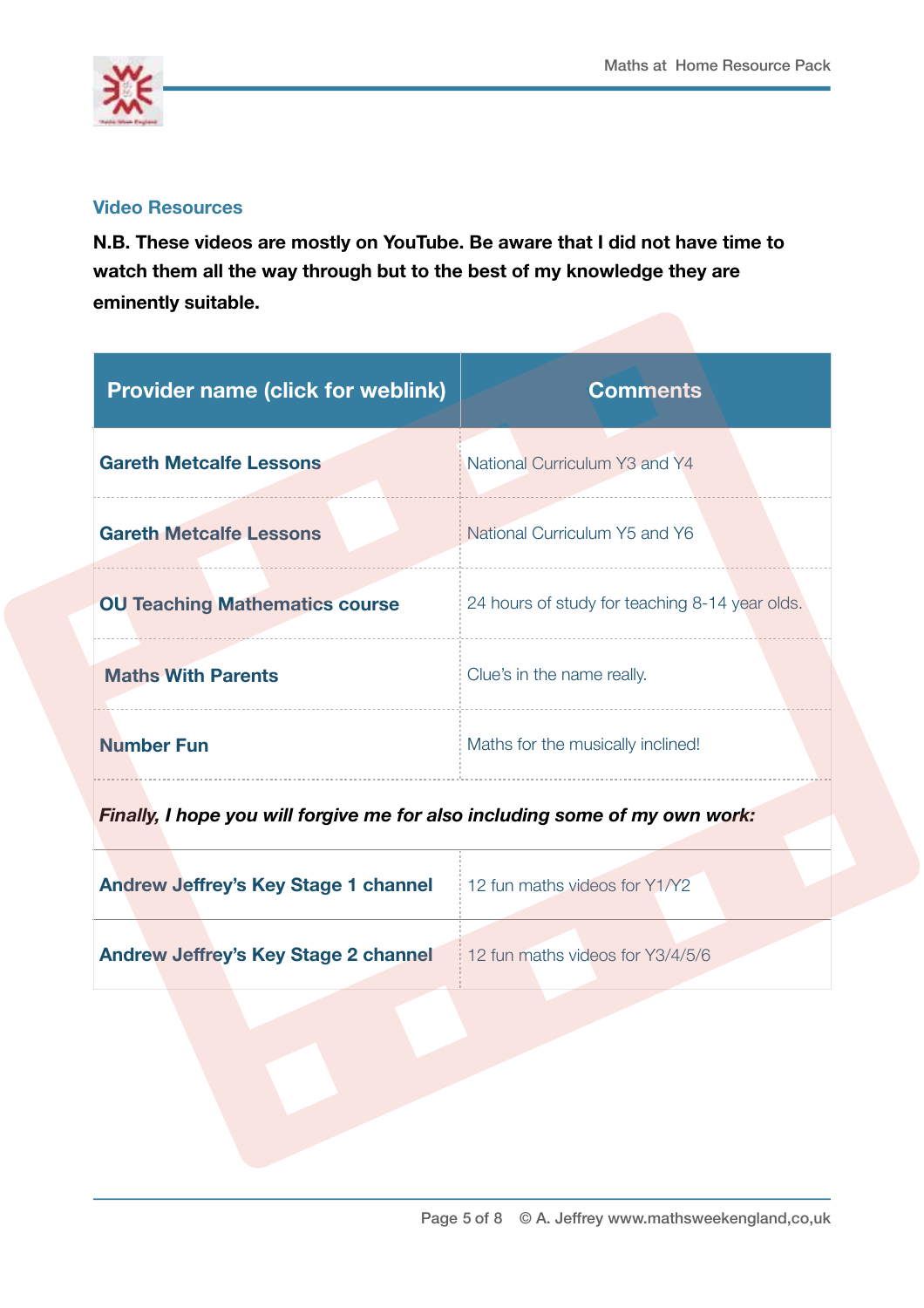

# **SECONDARY RESOURCES**

### **Websites**

**N.B. These sites all work best on a computer or tablet rather than on a phone. I have managed to test them on Firefox, Chrome, Safari and Opera to ensure they are functioning, but of course, such information is only accurate at the time of publication (***in this case 1st April 2020***). Click the name of each site to go directly to it.** 

| <b>Name of Website (click for</b><br>weblink) | <b>Maths Covered/comments</b>                                       |
|-----------------------------------------------|---------------------------------------------------------------------|
| <b>NRICH Maths at home</b>                    | KS3, 4 and even A-Level resources found here.                       |
| <b>BBC Bitesize KS3</b>                       | Lots of activities for Years 7-9                                    |
| <b>BBC Bitesize GCSE</b>                      | Years 9-11 resources                                                |
| <b>Corbett Maths 5-a-day GCSE</b>             | Daily Questions - just five, sorted by grade                        |
| <b>Go Teach Maths</b>                         | Lots of presentations, worksheets & activities for<br><b>KS2/3</b>  |
| <b>Mathigon</b>                               | A Pot Pourri of Secondary (and beyond) maths                        |
| <b>Wessens Mathenaeum FDP</b>                 | Simple activities to help learn Fractions/Decimals/<br>Percentages. |
| <b>Wild Maths</b>                             | Exploratory and creative mathematics                                |
| <b>White Rose Maths Home Learning</b>         | Early Years up to Y8                                                |
| <b>Parallel Maths Project</b>                 | Great investigations for Years 7 to 10                              |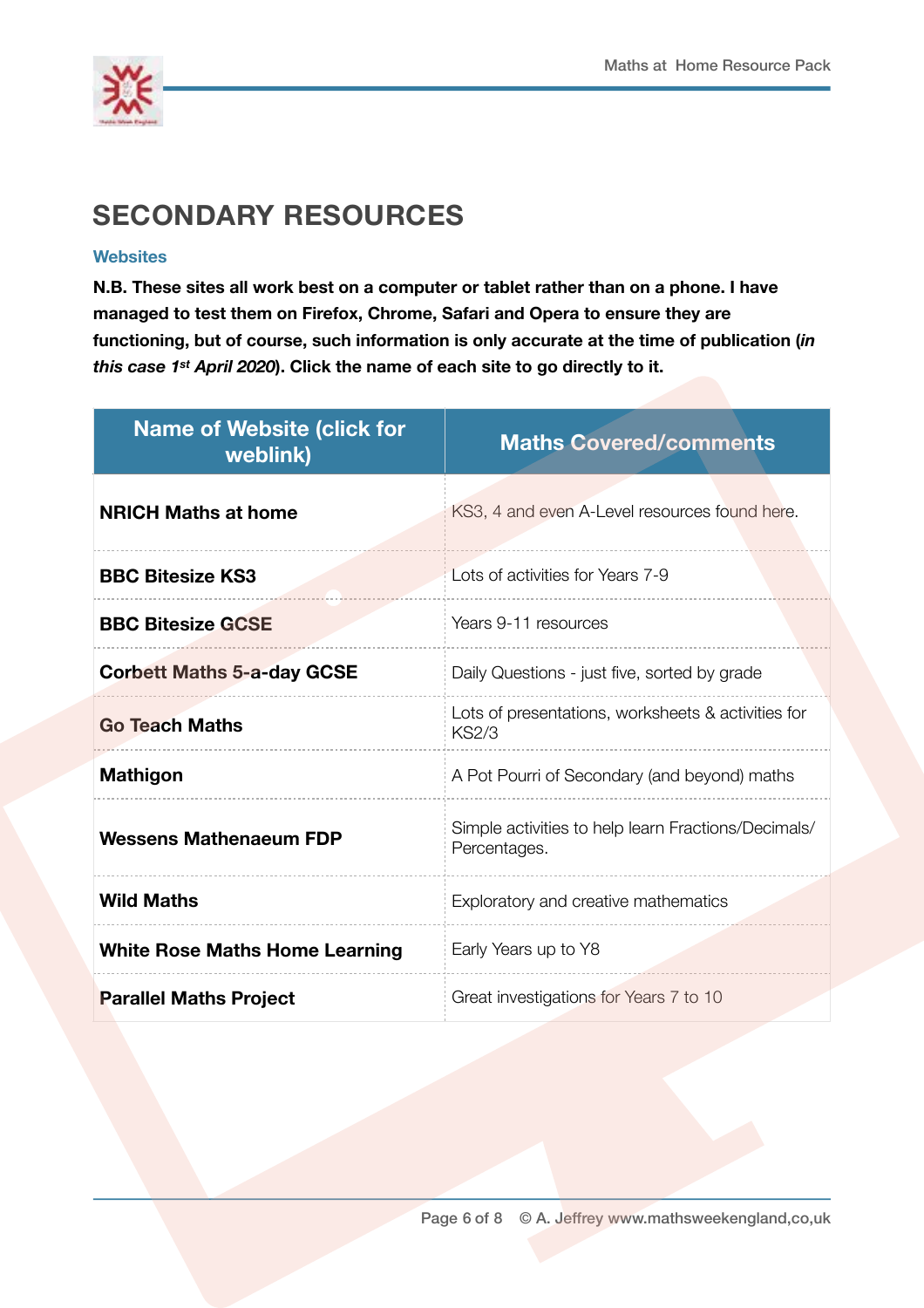

# **Downloadable Resources**

**N.B. The following set of links contain things that you or your child can print out and do at home. They include past papers which children in Years 10-13 should bd working on at the moment, to give themselves the best possible chance of a good grade.** 

| <b>Name of Website (click for</b><br>weblink)                  | <b>Downloadable Resources</b>                           |
|----------------------------------------------------------------|---------------------------------------------------------|
| <b>Mathematics Mastery</b>                                     | Lessons from Y7 upwards (scroll down for KS3)           |
| <b>Revision Maths</b>                                          | GCSE A-level and GCSE Papers and Mark<br><b>Schemes</b> |
| <b>Association of Teachers of</b><br><b>Mathematics</b>        | Lots of problem solving and reasoning for all ages      |
| <b>The Mathematical Association</b><br><b>Mathematical Pie</b> | Excellent and fun puzzles for ages 9 to 90              |
| <b>NCETM advice and support</b>                                | They promise it's coming soon!                          |
| <b>STEM Home Learning</b>                                      | A range of KS3 resources                                |
| <b>Mathsbox</b>                                                | Lots of free sample lessons and other resources         |
| <b>Mathsbot Question Generators</b>                            | Customisable printable worksheets                       |
| <b>Resourceaholic</b>                                          | A portal to all that is good in the world of maths!     |
| <b>Dr Frost Maths</b>                                          | Exam question bank, online learning platform            |
| <b>Go Teach Maths</b>                                          | Loads of printable lessons and PPTs                     |
| <b>Autograph</b>                                               | Powerful maths software, free download                  |